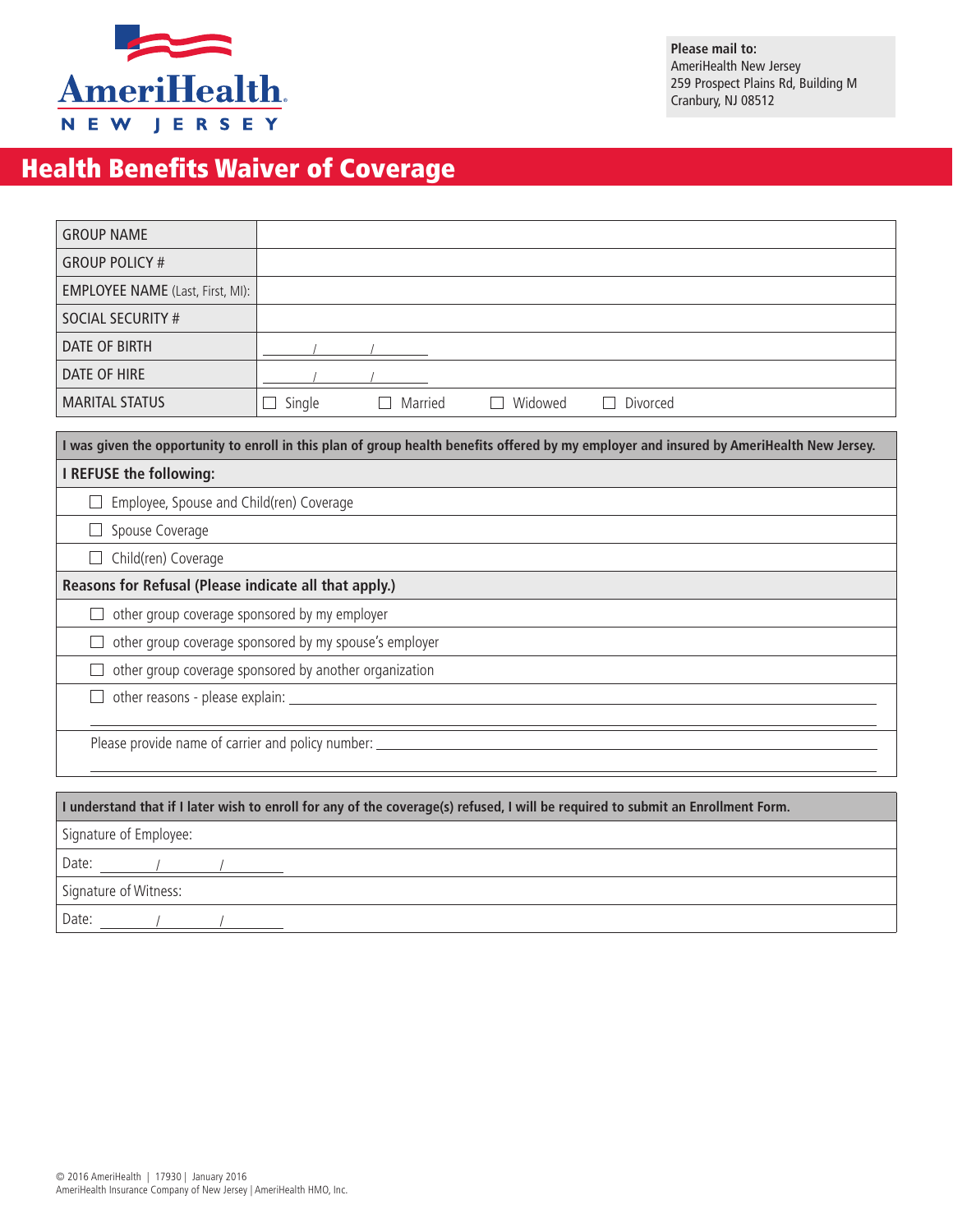

## Language Taglines and Nondiscrimination Notice

## Language Access Services

This Notice has Important Information. This notice has important information about your application or coverage through AmeriHealth New Jersey. Look for key dates in this notice. You may need to take action by certain deadlines to keep your health coverage or help with costs. You have the right to get this information and help in your language at no cost. Call 1-888-968-7241 TTY 711.

Este aviso contiene información importante. Este aviso contiene información importante acerca de su solicitud o cobertura a través de AmeriHealth New Jersey. Preste atención a las fechas clave que contiene este aviso. Es posible que deba tomar alguna medida antes de determinadasfechas para mantenersu cobertura médica o ayuda con los costos. Usted tiene derecho a recibir esta información y ayuda en su idioma sin costo alguno. Llame al 1-888-968-7241 TTY 711.

本通知含有您的申请或 AmeriHealth New Jersey 提供的健康保险信息等重要信息。请留意本通知內的重要日期。为了 保留您的健康保险或得到收费相关支持,请在截止日期之前采取措施。相关咨询请联系我们为您提供的免费多语言信 息服务,1-888-968-7241。

본 알림에는 귀하의 신청 또는 AmeriHealth New Jersey 를 통한 건강 보험과 관련된 정보와 같은 중요한 정보가 포함되어 있습니다. 본 알림에서 중요한 날짜를 확인하십시오. 지정된 마감일까지 조치를 취하셔야 건강 보험을 계속해서 유지하거나 비용 관련 지원을 받으실 수 있습니다. 관련 정보 및 지원은 해당 언어로 무료로 받으실 수 있습니다. 통역사와 상담하시려면 1-888-968-7241 로 전화해 주십시오.

Este aviso contém informações importantes. Este aviso contém informações importantes a respeito do seu formulário de solicitação ou cobertura por meio do AmeriHealth New Jersey. Procure as datas importantes neste aviso. Talvez seja necessário que você tome providências dentro de determinados prazos para manter a cobertura do seu plano de saúde ou ajuda de custos. Você tem o direito de obter esta informação e ajuda em seu idioma e sem custos. Ligue para 1-888-968-7241.

આ સૂચનામાં અગત્યની માહિતી છે. આ સૂચનામાં તમારી અરજી અથવા AmeriHealth New Jersey દ્વારા કવરેજ વિશેની અગત્યની માહિતી છે. આ સુચનામાંની ખાસ તારીખો જુઓ. તમે તમારા આરોગ્ય કવેરેજ રાખવા અથવા ખર્ચ સાથે મદદ કરવા માટે અમુક ચોક્ક્સ મુદતો સુધીમાં પગલાં લેવાની જરૂર છે. તમને આ માહિતી અને મદદ તમારી ભાષામાં વિના મૂલ્યે મેળવવાનો અધિકાર છે. અહીં 1-888-968-7241 કોલ કરો.

To ogłoszenie zawiera ważne informacje. To ogłoszenie zawiera ważne informacje dotyczące Państwa wniosku lub zakresu świadczeń udzielanych przez program AmeriHealth New Jersey. Powinni Państwo podjąć działania do czasu upłynięcia wyznaczonych terminów, aby utrzymać swoje ubezpieczenie zdrowotne bądź otrzymać pomoc związaną z kosztami. Mają Państwo prawo do bezpłatnej informacji we własnym języku. Proszę zadzwonić pod numer 1-888-968-7241.

Questo avviso contiene informazioni importanti . Questo avviso contiene informazioni importanti sulla tua domanda o copertura attraverso AmeriHealth New Jersey. Cerca le date importanti in questo avviso. Potrebbe essere necessario un tuo intervento entro certe scadenze determinate per consentirti di mantenere la tua copertura o sovvenzione. Hai il diritto di ottenere gratuitamente queste informazioni e assistenza nella tua lingua. Chiama il numero 1-888-968-7241.

يحوي هذا اإلشعار معلومات هامة. يحوي هذا اإلشعار معلومات مهمة بخصوص طلبك للحصول على التغطية من خالل AmeriHealth New Jersey. ابحث عن التواريخ الهامة في هذا الإشعار. قد تحتاج لاتخاذ إجراء في تواريخ معينة للحفاظ على تغطيتك الصحية أو للمساعدة في دفع التكاليف. لك الحق في الحصول على المعلومات والمساعدة بلغتك دون أي تكلفة. اتصل  $-1-888-968-7241 \rightarrow$ 

 $A = \frac{1}{2}$  is a may Mahalagang Importasyon. Ang paunawang ito ay may mahalagang ito ay mahalagang impormasyon tungkol sa mahalagang inpormasyon tungkol sa mahalagang impormasyon tungkol sa mahalagang impormasyon tungkol iyong aplikasyon o saklaw sa pamamagitan ng AmeriHealth New Jersey. Tingnan ang mahahalagang petsa sa paunawang ito. (OVER)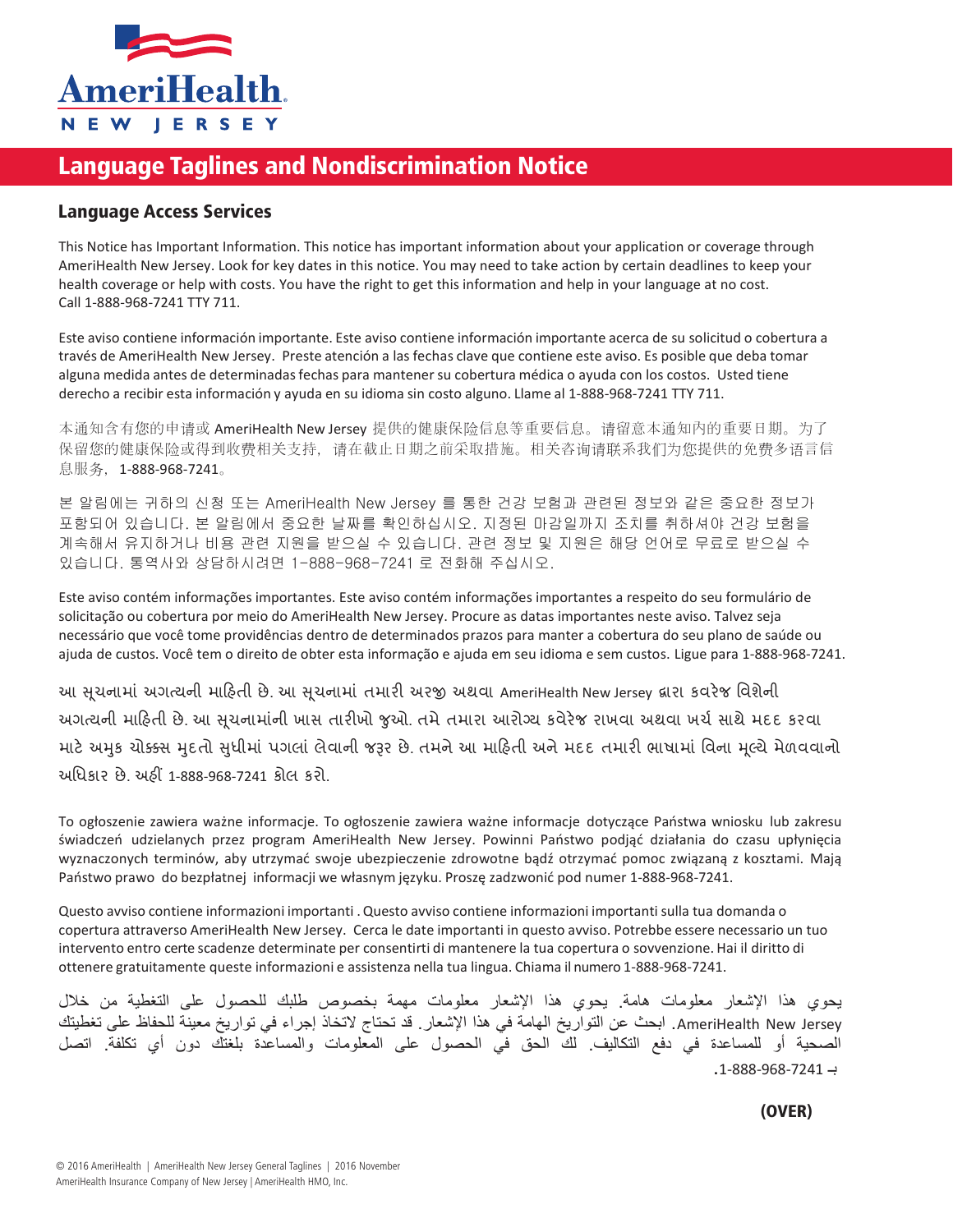Ang Paunawang ito ay may Mahalagang Impormasyon. Ang paunawang ito ay may mahalagang impormasyon tungkol sa iyong aplikasyon o saklaw sa pamamagitan ng AmeriHealth New Jersey. Tingnan ang mahahalagang petsa sa paunawang ito. Maaaring kailanganin mo na magsagawa ng hakbang bago ang mga tiyak na takdang panahon upang mapanatili ang iyong saklaw pangkalusugan o tulong sa mga gastos. May karapatan kang makakuha ng impormasyon at tulong na ito sa iyong wika nang walang gastos. Tumawag sa 1-888-968-7241.

Language Bacces Tananage L 000 000 Настоящее уведомление содержит важную информацию. Это уведомление содержит важную информацию о вашем заявлении или страховом покрытии через программу AmeriHealth New Jersey. Посмотрите на ключевые даты в настоящем уведомлении. Вам, возможно, потребуется принять меры до наступления определенных предельных

сроков для сохранения страхового покрытия или помощи с расходами. Вы имеете право на бесплатное получение этой информации и помощь на вашем языке. Звоните по телефону 1-888-968-7241.

Avi sa a gen Enfòmasyon Enpòtan ladan. Avi sa a gen enfòmasyon enpòtan konsènan aplikasyon ou, oswa pwoteksyon asirans ou nan AmeriHealth New Jersey. Chèche dat kle yo ki nan avi sa a. Ou kapab bezwen aji avan sèten delè pou kontinye genyen pwoteksyon asirans sante ou oswa resevwa èd gratis. Ou gen dwa pou jwenn enfòmasyon sa a ak èd ou bezwen nan lang ou gratis. Rele 1-888-968-7241.

इस नोटिस में महत्वपूर्ण जानकारी है। इस नोटिस में आपके आवेदन या AmeriHealth New Jersey के माध्यम से बीमे के बारे में महत्वपूर्ण जानकारी है। इस नोटिस में मुख्य तारीखें देखें। अपना स्वास्थ्य बीमा बनाए रखने या लागतों में मदद के लिए आपको कुछ निश्चित समयसीमाओं तक कार्रवाई करने की ज़रूरत हो सकती है। आपको यह जानकारी और सहायता अपनी भाषा में मुफ्त प्राप्त करने का अधिकार है। 1-888-968-7241 पर कॉल करें।

Thông báo này có Thông Tin Quan Trọng. Thông báo này có thông tin quan trọng về đơn xin hoặc bảo hiểm thông qua AmeriHealth New Jersey. Hãy tìm những ngày quan trọng trong thông báo này. Quý vị có thể cần thực hiện hành động trước một số thời hạn để duy trì bảo hiểm y tế hoặc trợ giúp về chi phí. Quý vị có quyền nhận được thông tin và trợ giúp bằng ngôn ngữ của quý vị hoàn toàn miễn phí. Hãy gọi số 1-888-968-7241.

Cet avis a d'importantesinformations. Cet avis a d'importantesinformationssur votre demande ou l'assurance médicale fournie par AmeriHealth New Jersey. Recherchez les dates clés dans le présent avis. Vous devez peut-être agir dans des délais spécifiques pour maintenir votre assurance médicale ou pour l'aide avec les coûts. Vous avez le droit d'obtenir gratuitement cette information et de l'aide dans votre langue. Appelez 1-888-968-7241.

اس نوٹس ميں اہم معلومات ہيں۔ اس نوٹس ميں آپ کی درخواست اور Jersey New AmeriHealth کے ذريعے احاطہ کردہ خدمات کے بارے ميں اہم معلومات ہيں۔ اس نوٹس ميں اہم تاريخوں پر دهيان ديں۔ آپ کو اپنے طبی تحفظ کو برقرار رکهنے يا اخراجات کے حوالے سے مدد کے لئے کچه ڈيڈالئنوں کے اندر کاروائی کرنے کی ضرورت ہو سکتی ہے۔ آپ کو بال معاوضہ اپنی زبان ميں يہ معلومات اور مدد حاصل کرنے کا حق ہے۔ 1-888-968-7241 پر کال کريں۔

Díí saad ílínii baa hane'. Naaltsoos ni'íníltsoozígíí éi doodago kwe'é AmeriHealth New Jersey nik'é'ésti'ígíí bína'ídíłkidgo díí kwe'é hazhó'ó baa ákonínízin dooleel. Yoołkááł yéédáá' nich'i' é'élyaago biká'ígíí hádídíi'jił. Díí niké'ésti'ígíí éí doodago béeso da bee níká a'doowolígíí bikáa'go da áat'ée dooleel áko t'áadoo bee e'e'aahí baa yíłkaahgo tsxííłgo hasht'e díílííł níi da dooleeł.Bee ná ahóót'i'díí kót'éego yaa halne'ígíí bee níká a'doowołgo dóó t'áá nizaadk'ehjí bee nil hodoonih t'áadoo bááh ílíní. Koji' hodíílnih 1-888-968-7241.

この通知には、 AmeriHealth New Jersey の申請や補償範囲に関するとても重要な情報が含まれています。ここに記載され ている重要な日付をご確認ください。健康保険や有料サポートを維持するには、特定の期限までに行動を取る必要がありま す。お客様は、無料でご希望の言語でのサポートや情報を入手することができます。 ぜひ 1-888-968-7241 までお電話ください。